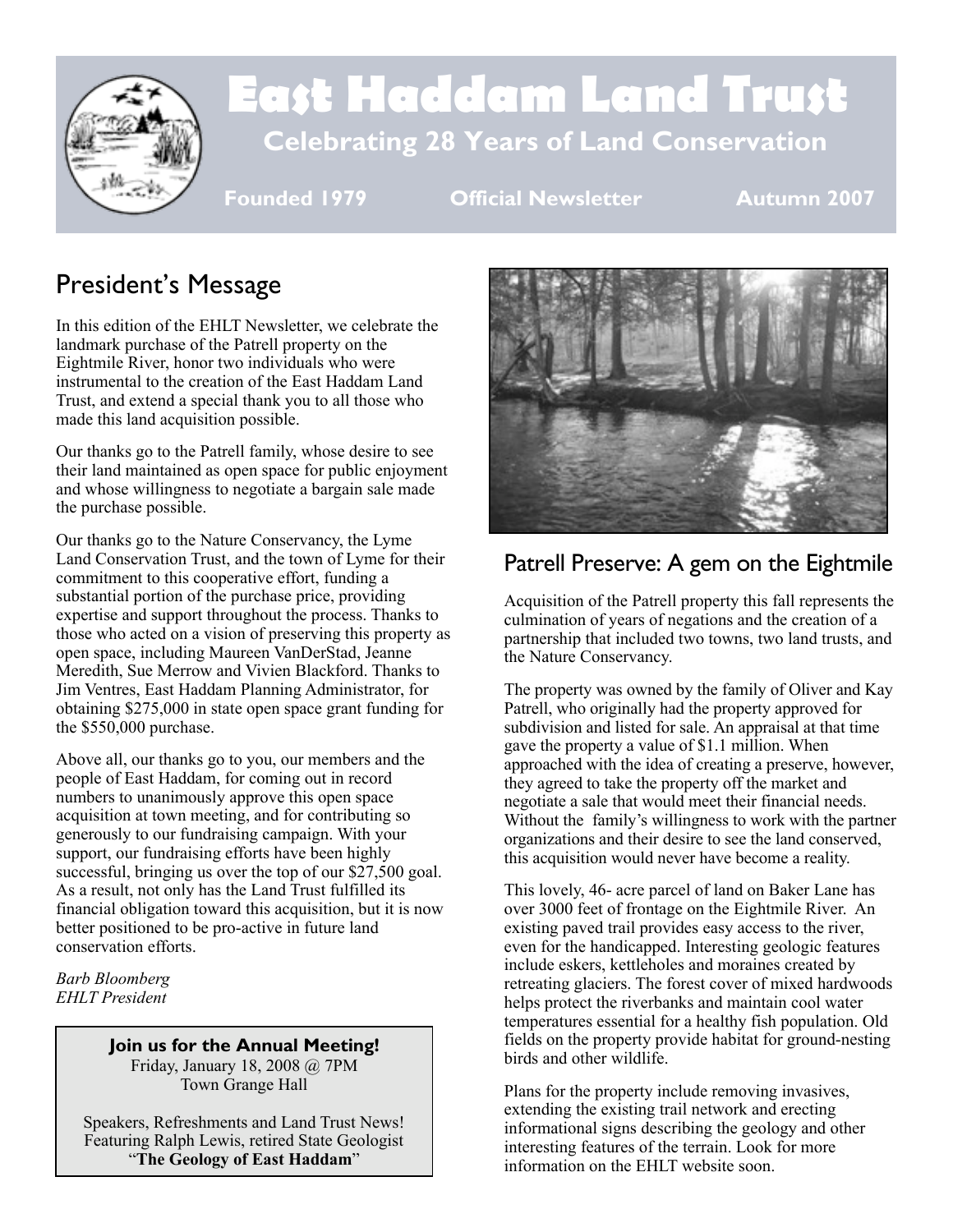### **Dr. Richard Goodwin** In Memoriam...

When Dick Goodwin died this past summer at the age of 96, East Haddam, the State of Connecticut and Planet Earth lost one of its most visionary, intellectual, and passionate conservationists.

When Dick and his devoted wife, Esther, moved to East Haddam in 1956, they purchased a 170-acre old farm on Dolbia Hill Road. It consisted of fields, a beautiful hemlock ravine and a pristine trout stream. In 1960, they established the Burnham Brook Preserve by a donation of 46 acres of land to The Nature Conservancy. Shortly thereafter, another 50 were donated by a neighbor. With his efforts to obtain more donations of land and bargain sales from their neighbors– much of the monetary contributions from Dick and Esther themselves – the Burnham Brook Preserve now consists of about 1200 acres within the Eightmile River Watershed.

In addition to his more renowned accomplishments, Dr. Goodwin directly contributed to the establishment of the EHLT. In the late-1970's, a building boom in town, several of us met and discussed a new concept for the town: a land trust. Dick helped with the organizational protocol. By 1979, the allvolunteer East Haddam Land Trust was incorporated, with Dick as one of its nine Board of Directors. As its second president, he served two three-year terms, and he devotedly supported the Land Trust up until his death. Although many town residents were initially skeptical of the EHLT, he helped it become a highly respected organization that has saved over 350 acres.

Beginning in the early 1950's, Dr. Goodwin helped to create The Nature Conservancy and helped build it into what it is today. He served two unpaid terms as its president. A non-profit, national organization, TNC has grown to a global

**SOIL** Dark, moist, wonder in my hand, Living, breathing, nurse of seed, Foundation of all, How many dead leaves have you known, How many men? The peace you must know, Having flown as a bird, Leaped as a frog, Thought as a man, Loved as a woman. Eternal life or living dead, When I am to be set among you, Cast my ashes with the wildest of daisies -Richard Goodwin

vision initiated by Dr. Goodwin, and has saved 15 million acres of land in the US and another 102 million acres in 29 other countries. In 1960, Goodwin and Conn. College botany professor, William A. Niering, established the state chapter of The Nature Conservancy.

Dr. Goodwin served as Professor of Botany at Connecticut College in New London from 1944 to 1976. He pioneered his life's philosophy: ecology, over-population, clean air and water, global warming, and preservation of critical open spaces on Earth. Harvard educated, he received three degrees in 1933, 1934 and 1937 respectively.

East Haddam and Burnham Brook were his and Esther's love. A monetary contribution by the Goodwins in the 1970's has grown to an impressive endowment toward the preserve's stewardship and management. A wildlife inventory of the 96 acre parcel was published in 1966. As The Burnham Brook Preserve grew, scientific studies were undertaken and wildlife inventories were updated; a fourth was published shortly before his death. Goodwin

was the author of numerous scientific articles and books including *Burnham Brook Preserve of the Nature Conservancy 1960 to 2005* (December 2006), and his autobiography, *A Botanist's Window on the Twentieth Century* (Harvard University, 2002). Among his other contributions, Richard H. Goodwin was a poet. At a memorial service the main Burnham Brook loop trail was dedicated to the Goodwins. Another new trail meanders off to the west, where an impressive glacial boulder rests. On it is a bronze plaque, with Dr. Goodwin's poem, *Soil*.

*Martha McLaud Tonucci EHLT founder and past board member*

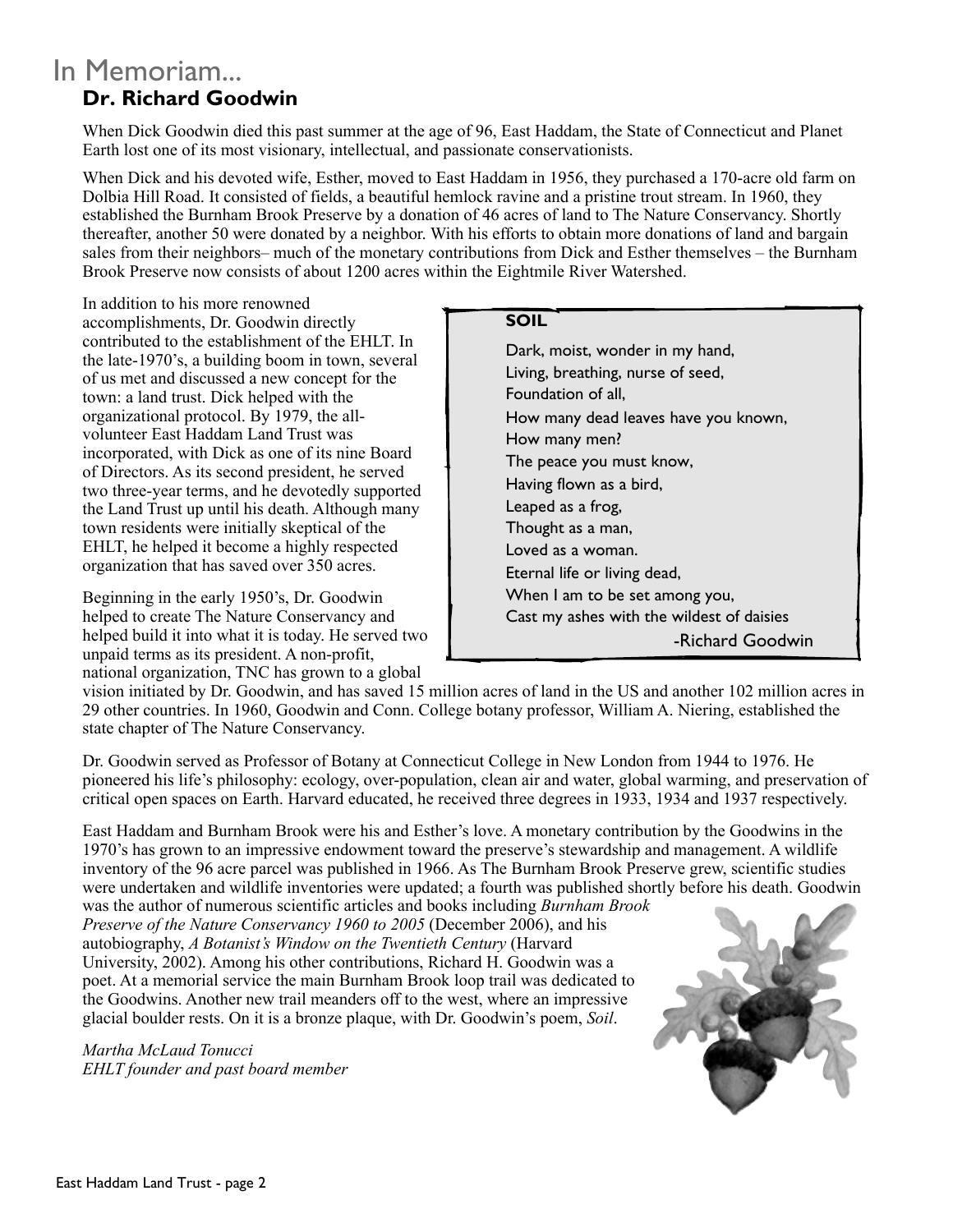#### **Alan Birmingham, an appreciation**

The Land Trust lost another founder this summer with the death of Alan Birmingham. Alan was an attorney and was of incalculable assistance to the Board as it was just getting started. As a non-profit organization, our tax-free status is very important to donors and there is a lot of paperwork and submissions to the Secretary of State that are required. Alan knew all of that stuff and guided us through the confusing process without a misstep.

While other new land trusts experienced some legal snafus, the East Haddam Land Trust had clear sailing due to Alan's expertise, energy, and selflessness. He never charged the organization for his legal services, which amounts to a very generous donation. He served as secretary and treasurer during the early years-- which are often difficult positions to fill-- and served on the Board for a total of 16 years. When offered the more glamorous job of president, he always declined. Alan preferred a low profile. He had a quiet demeanor but had a true dedication to the protection of land and natural resources. He fostered confidence in both himself and the organization.

Alan Birmingham may have been a quiet leader but I am confident that the other founding members of the Trust will support me when I say that Alan Birmingham deserves a huge amount of credit for the success of the East Haddam Land Trust and we should all be grateful for his involvement. We are very sad at his passing.

*Steve Gephard, EHLT Past President*

#### **Become a Member today!**

Membership in the East Haddam Land Trust is accepted throughout the year for the current calendar year. At this time, we will also begin accepting new memberships and membership renewals for the 2008 calendar year. Please consider supporting the EHLT with your membership dollars.

#### **Thoughts at the Bridge..**

Did you know that idling gets 0 miles per gallon? Studies show that you save gas by turning the engine off and restarting it if you expect to idle for more than 10 seconds. A common occurrence for East Haddamites. You will also prevent pollution by avoiding long idles. So next time the bridge interrupts your busy day, turn off the car, enjoy the scenery and save a buck besides.

# Upcoming Events

Be a part of the East Haddam Land Trust by participating in our many events. Want to learn about upcoming events via email? Contact the EHLT email administrator (*[K2PFS@aol.com](mailto:K2PFS@aol.com)*) with "Add me to the EHLT email list" in the subject line.

**January 1, 1PM**, New Year's Day Walk. Machimoodus State Park. Meet in the parking area for a guided hike with spectacular views of the Salmon and Connecticut Rivers.

**January 18, 7PM**, Come join the EHLT at its Annual Meeting at the Town Grange Hall. Featured speaker will be Ralph Lewis, retired State Geologist, who will speak about the geology of East Haddam.

**Coming this February**, Volunteer Night. Learn about how you can help EHLT with stewardship of town preserves, fundraising, wildlife conservation and other activities. Watch the EHLT website and email list for details.

**Coming this March**, Woodcock Walk. Also known as "timberdoodles" these birds put on a remarkable display for their mates. Join EHLT and local experts to view this unique natural wonder.

#### **Get the EHLT Calendar**

The EHLT annual "Nature Notes" calendar for 2008 is now available. This calendar is free, and copies may be picked up at several locations around town. Plans for the 2009 calendar art contest are already underway; details are in the calendar.

Please join us in extending our thanks to Martha McLaud Tonucci, who designed the calendar and wrote all the nature notes, Noelle Avakian for her assistance its layout and production, and to all the area businesses and individuals whose sponsorship made this free calendar possible.

#### **EHLT 2007 Board of Directors**

| President Barbara Bloomberg 873-8758 |  |
|--------------------------------------|--|
| Vice President Rob Smith  873-2189   |  |
| Treasurer George Geisey 526-2407     |  |
| Secretary Noelle Avakian 873-1994    |  |
| Directors Anita Ballek  873-8878     |  |
|                                      |  |
|                                      |  |
|                                      |  |
|                                      |  |